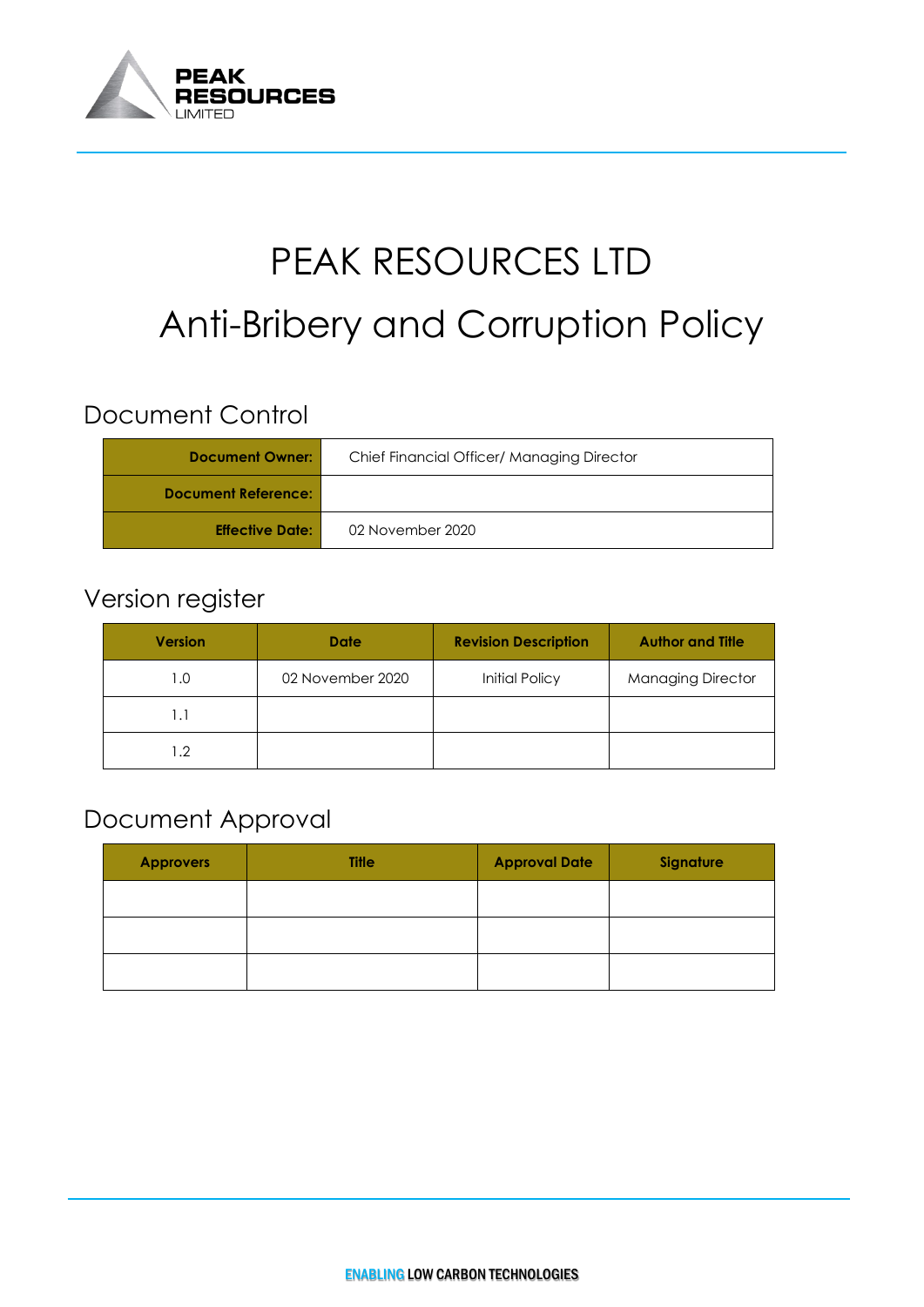

# **Peak Resources Limited**

# **Anti-Bribery and Corruption Policy**

# **Introduction**

Peak Resources Ltd (**Peak**) is committed to conducting its operations ethically, with integrity, and in compliance with all applicable laws and regulations. As part of this commitment, Peak strictly forbids all forms of bribery and corruption and will take reasonable and necessary steps to ensure that such conduct does not occur in Peak's business operations.

This Peak Anti-Bribery and Corruption Policy (**ABC Policy** or the **Policy**):

- sets out the standards and practices that are generally expected of Peak and its Personnel and Business Partners in observing and maintaining the company's stance against bribery and corruption;
- and provides information and guidance to those working with Peak on how to recognise and deal with bribery and corruption issues.

The annexes to this Policy contain the following procedures which must be used by all Personnel and Business Partners to implement the Policy:

#### **Annex A: Gifts and Hospitality Procedure**;

**Annex B: Business Partner Due Diligence Procedure**; and

**Annex C**: **Charitable Donations, Sponsorships and Community Investments Procedure**,

(together, the **Procedures**).

The Procedures outline in detail the steps that Personnel and Business Partners must take before engaging in certain transactions (for example, providing gifts to a Government Official (Annex A); engaging a third party as a Business Partner (Annex B); or investing in a local community project (Annex C). Many such transactions require the completion of the forms attached to the Procedures.

The Procedures form part of this Policy and should be interpreted and implemented in accordance with this Policy. Use of the Procedures is mandatory when the Policy indicates they are required.

This Policy should be read in conjunction with Peak's other policies.

### **1. Scope and applicability**

This Policy applies to Peak and all of its Personnel and Business Partners.

In the event of a conflict between this Policy and any laws, regulations or other applicable company policy, procedure or guidance, you must adhere to the more restrictive requirement. If you have any doubt, you should contact the Chief Financial Officer or Managing Director (the **Compliance Officers**) for guidance.

When in doubt about a potential course of conduct covered under this Policy, consider the following questions: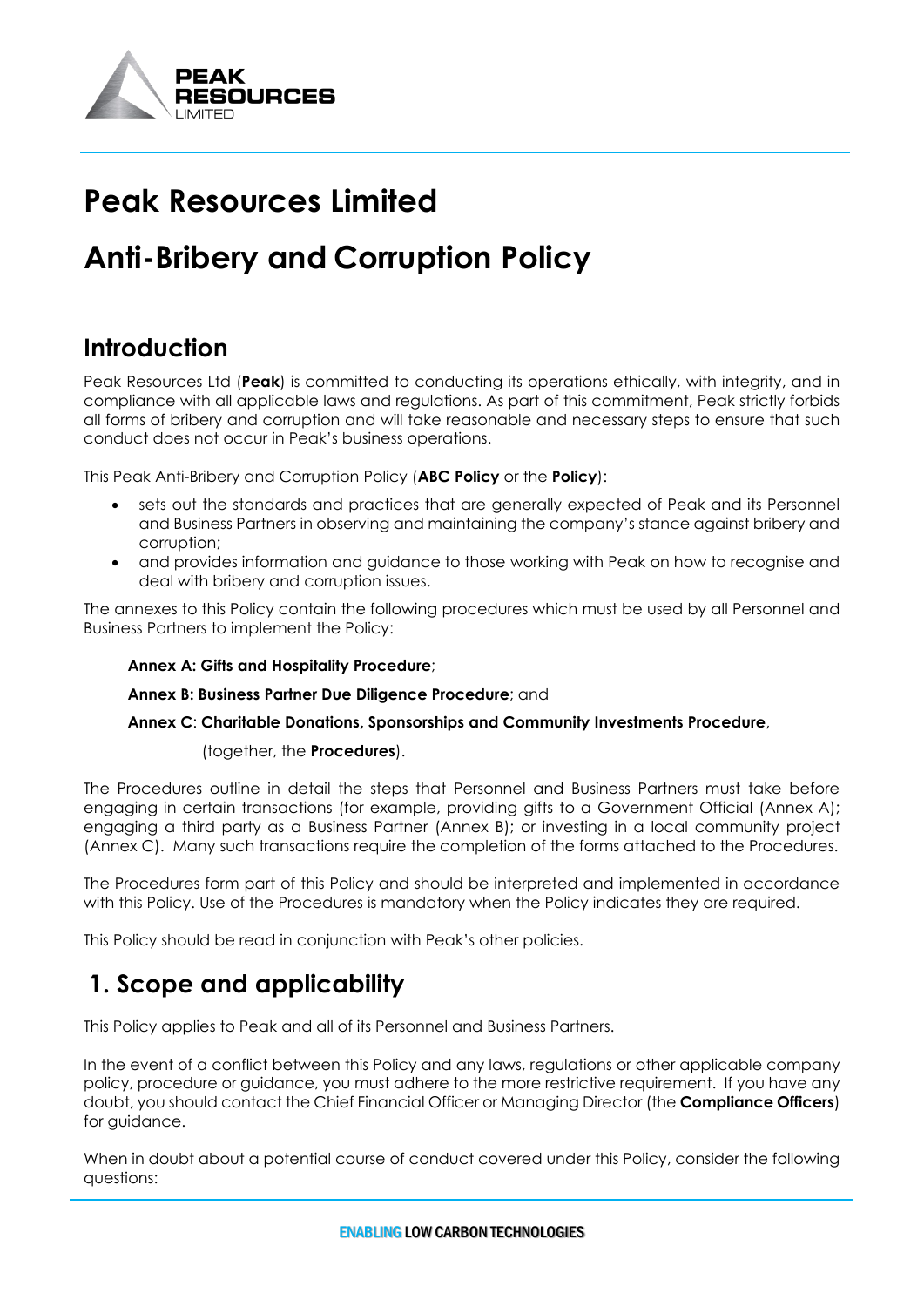

Is the conduct legal?

Is the conduct ethical?

Would the conduct reflect positively on Peak and me personally?

# **2. Key Terms**

- **Anything of Value** is broadly construed and includes, (but is not limited to) cash and cash equivalents in any amount; gifts and gift cards; meals, entertainment and other hospitality; travel and lodging; training; in-kind services; business for which fair value for services and/or supply is not rendered, employment, education or investment opportunities; contractual rights or interests; discounts or credits; commissions, kickbacks, rebates, loans or other compensation; payment of other expenses; and political donations or charitable contributions.
- **Applicable Anti-Corruption Laws** mean any law, rule, regulation, or other legally binding measure of any jurisdiction that relates to bribery and corruption applicable to Peak and its Personnel and Business Partners including, but not limited to, the U.K. Bribery Act (**UKBA**), the U.S. Foreign Corrupt Practices Act of 1977 (**FCPA**) and Division 70 of the Australian Criminal Code Act.
- **Business Partner** means all third party individuals (i.e., those individuals not included in the definition of Personnel) or entities engaged by Peak to interact with external parties for or on behalf of Peak or to otherwise represent Peak before external parties (for example, agents, consultants, brokers, introducers, commercial representatives, political advisors). Third parties that do not interact with external parties on behalf of Peak are not Business Partners (for example, customers, utility companies, banks, suppliers of goods or equipment). Further guidance on the types of third parties who are Business Partners is set out in the "*Third parties*" section of this Policy.
- **Facilitating Payment** means a payment made to a Government Official to expedite or secure the performance of any routine or non-discretionary governmental action, which is ordinarily and commonly performed by a Government official, such as processing government paperwork or providing telephone or mail service, but does not include payments that are required under local law.
- **Government Official** means any: (1) officer, employee or agent of any government or public international organisation (*e.g.,* United Nations, World Bank) or any agency, department or instrumentality thereof (including officers, employees or agents of a company or business owned (even partially), controlled, or operated by any government or public international organisation); (2) officer, employee or agent of a political party; (3) candidate for political office; or (4) person acting on behalf of any of the foregoing.
- **Personnel** means all employees, officers, and directors, as well as all other individuals who work at or with Peak in the same capacity as an employee, including agency workers, secondees and contract hires.

# **3. Bribery and corruption**

"*Corruption*" is generally understood as the abuse of power for private gain. "*Bribery*" is more specific and refers to the offering, promising, accepting or soliciting of an advantage or Anything of Value as an inducement for an action which is illegal, unethical or a breach of trust. Bribery is a form of corruption and often features in corruption cases.

In a business context, bribes may be sought or offered in order to obtain or retain business. For example, a Government Official may seek a bribe in exchange for favourable treatment in a governmental action.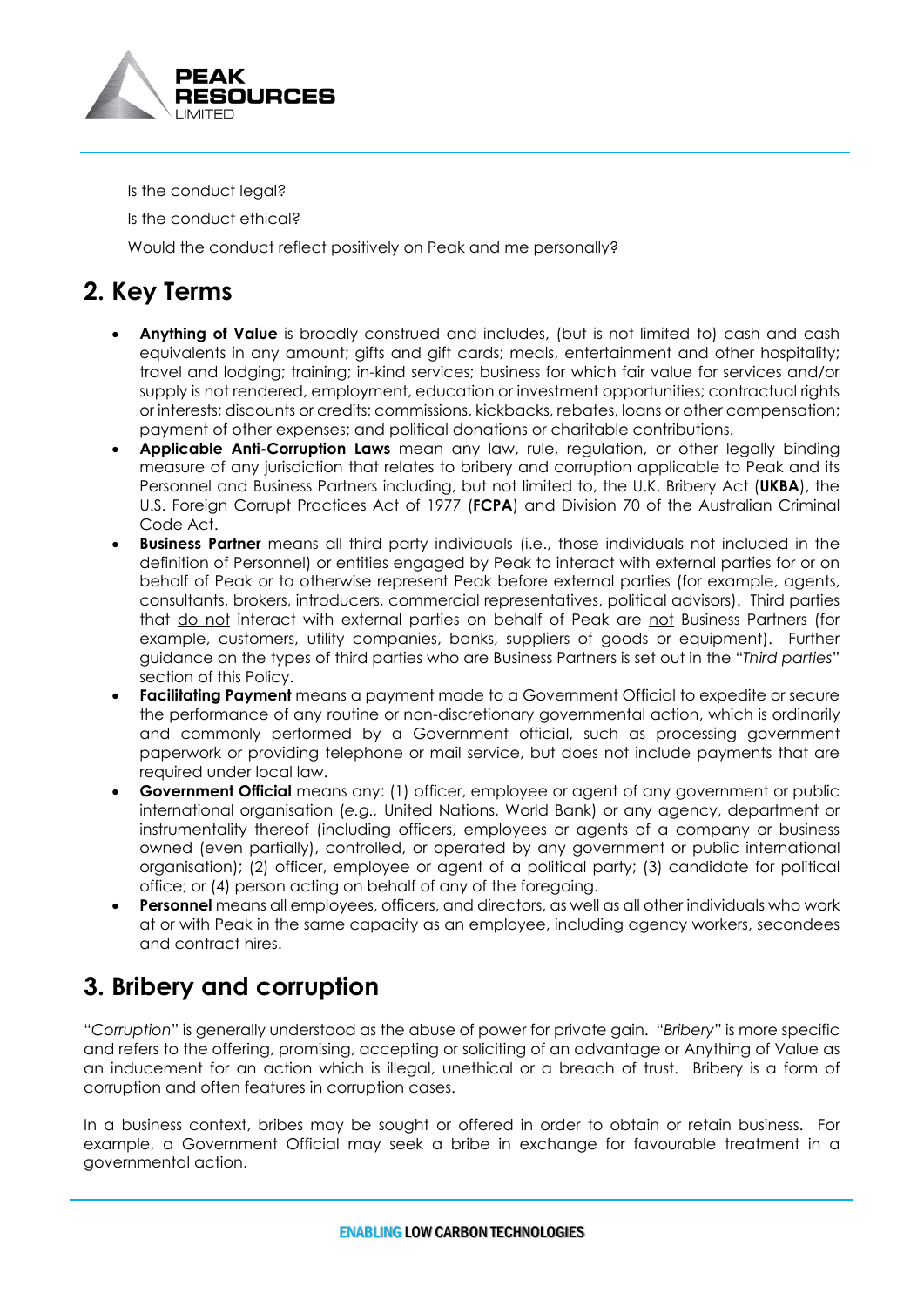

The Applicable Anti-Corruption Laws generally criminalise conduct amounting to bribery and corruption. Disguising or concealing bribe payments in accounting records are also often criminal offences under the Applicable Anti-Corruption laws. The penalties for violating these laws are serious and can include severe fines and other penalties (*e.g.,* debarment) for companies, and fines and imprisonment for individuals.

Some Applicable Anti-Corruption Laws prohibit acts of bribery or corruption regardless of whether the conduct takes place in a public sector or private sector context. Some Applicable Anti-Corruption Laws, such as the FCPA, and the UKBA, may have extra-territorial effect, meaning that they may apply to conduct occurring outside the countries where the laws have been enacted. Prohibited payments must also not be made indirectly (*i.e.*, via a third party as an intermediary).

*Peak does not condone bribery and corruption. All Personnel and Business Partners are prohibited from, directly or indirectly, offering, promising, giving or demanding a bribe or other undue/improper advantage, with the intention of corruption, to or from Government Officials, third parties or other individuals closely connected with such Government Officials and third parties (such as family members). Peak also expects all Personnel and Business Partners to conduct themselves, in particular with respect to Peak business, in an ethical manner that is free of bribery and corruption.*

As noted above, the provision of Anything of Value as a bribe or an undue/improper advantage can take many forms. Examples of conduct that could be perceived as a form of bribery include:

- Providing employment to the relative of a Government Official when that individual is unqualified and/or overpaid for the position;
- Making a charitable donation to an organization closely associated with a Government Official;
- Using a supplier that is owned, wholly or partially, by a Government Official (or relatives of a Government Official);
- Providing excessive and/or unjustified rebates and discounts to certain customers; and
- Agreeing to a kickback scheme with a supplier to allow the supplier to overcharge the company and create a "slush fund" to make improper payments to others.

Personnel who violate this Policy will face serious consequences, including, but not limited to disciplinary action (including dismissal), sanctions and/or (where appropriate) reports to government authorities. Business Partners who violate this Policy may be subject to termination of all commercial relationships with Peak and reporting to relevant government authorities.

# **4. Policy**

This section of the Policy provides guidance on the following anti-corruption / anti-bribery issues likely to arise in the course of Peak's business operations:

- Gifts and hospitality;
- Third-parties;
- Facilitating payments;
- Solicitation, extortion and personal safety payments; and
- Political contributions and charitable donations.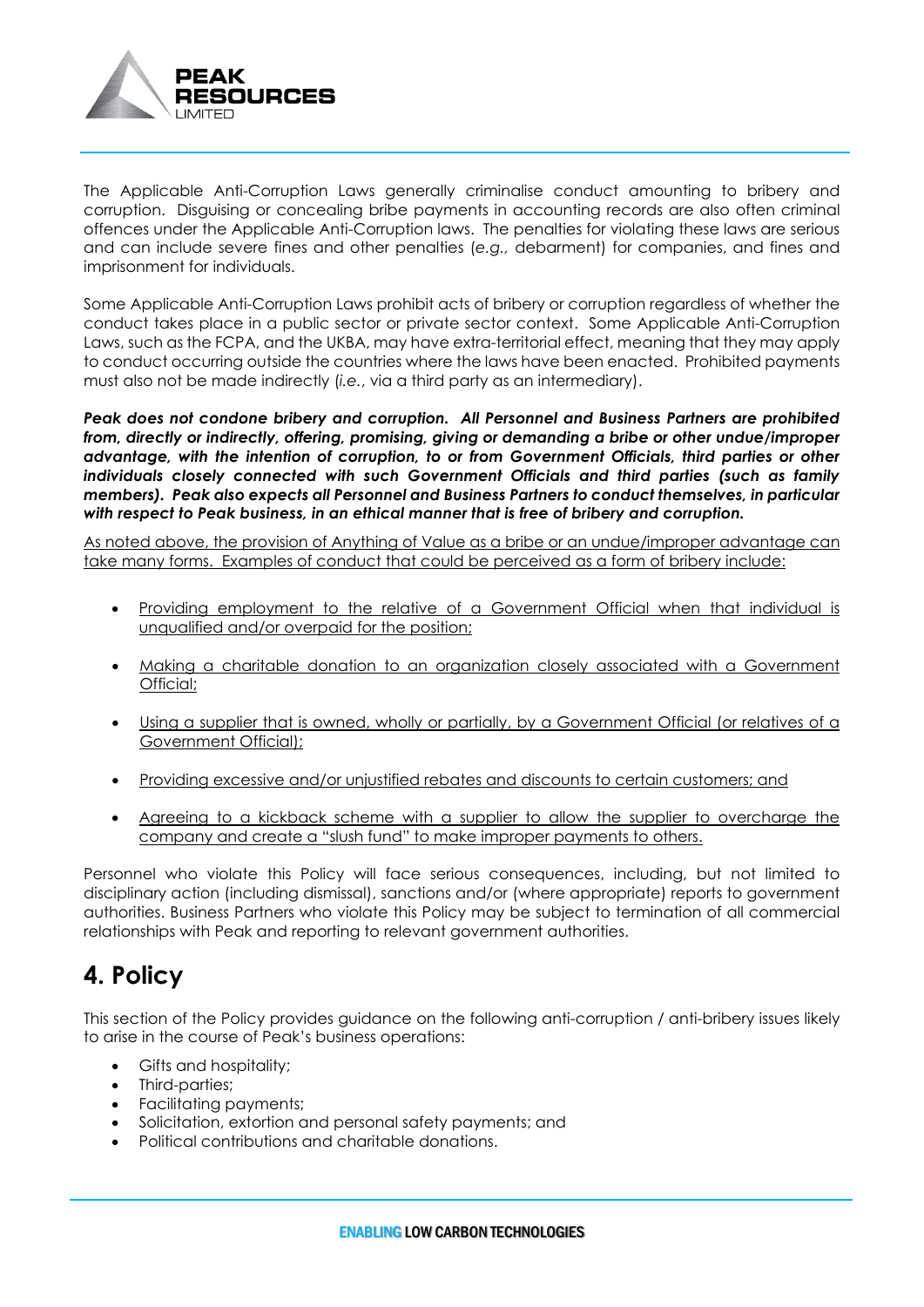

#### *4.1 Gifts and hospitality*

Exchanging reasonable gifts of nominal value and sharing hospitality (*e.g.,* coffee, meals) in connection with a legitimate business purpose can foster constructive business relationships. Additionally, Personnel and Business Partners may need to interact with Government Officials in the course of carrying out work relating to Peak's business or its operations (*e.g.,* obtaining licenses or permits *etc.*). However, gifts and hospitality are considered Anything of Value under the Applicable Anti-Corruption Laws. Personnel and Business Partners who improperly provide gifts and hospitality to Government Officials or others can erode trust in Peak and such conduct can be a mask for bribery. Improper behavior includes any excessive or frequent gifts or hospitality that is more than a routine social courtesy.

Personnel and Business Partners must never offer or give gifts and hospitality to Government Officials or others to affect, or appear to affect, the ability of the recipients to make objective business decisions or in exchange for preferential treatment.

#### Accordingly, to avoid the appearance of impropriety, Peak prohibits the offer or giving of Anything of *Value of over AUD\$100.00 for payments considered gifts or to Government Officials and up to AUD\$300 for payments considered hospitality, without prior written approval from the Compliance Officer.*

Personnel and Business Partners may provide gifts and hospitality under AUD\$300.00 in value to Government Officials and others without prior written approval, provided that the gifts and hospitality are not:

- cash or cash equivalents (*e.g.,* iTunes gift cards);
- offered in exchange for something in return (*i.e.,* as *quid pro quo*);
- likely to be perceived as extravagant (*e.g.,* tickets to the World Cup with overnight stay);
- given at a time when you are negotiating a contract or a business deal with the other party;
- part of what might appear to be a pattern of giving frequent gifts;
- indecent or sexually oriented;
- illegal or violates this Policy;
- capable of adversely impacting Peak's reputation; and/or
- intended, or may be perceived by others, to influence the recipient's business decisions.

Gifts and hospitality given to a third party should be properly recorded in Peak's books and records, or in the case of a Business Partner, in that Business Partner's financial records.

*Personnel and Business Partners must not use personal funds to pay for any gift or hospitality provided in connection with Peak business.*

#### *Gifts and Hospitality Procedure*

Peak's Gifts and Hospitality Procedure, which outlines in detail the steps that Personnel and Business Partners must take before providing gifts and hospitality, is attached as **Annex A** to this Policy.

#### *4.2 Third parties*

All dealings with third parties (including Business Partners) are to be carried out with the highest ethical standards and shall comply with all relevant laws and regulations, including all Applicable Anti-Corruption Laws.

Peak Personnel and Business Partners are prohibited from making payments to a third party, when it is known, or if there is reason to believe, that such payments would result in a bribe.

#### *Business Partners*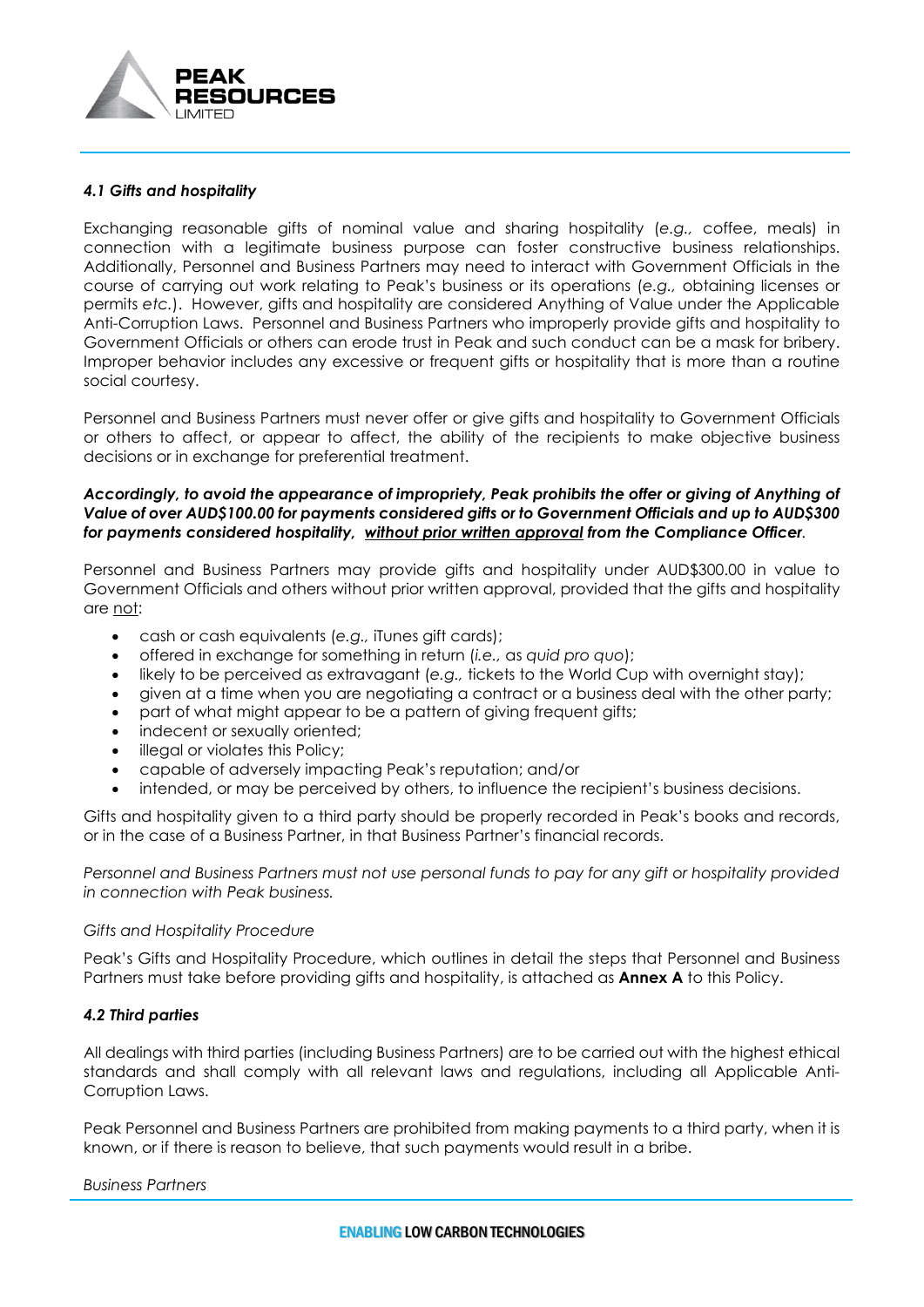

Peak must conduct reasonable due diligence on all potential Business Partners to ensure that the company only enters into business relationships with reputable and qualified Business Partners that are willing and able to comply with this Policy.

Whether a third party is a Business Partner depends on the scope of work to be undertaken by that third party for Peak. The table below provides a non-exhaustive list of third parties and includes guidance to assist with determining whether a third party is a Business Partner. If a third party falls within the definition of a Business Partner then they must be subject to reasonable due diligence in accordance with the Business Partner Due Diligence Procedure (**Annex B**) before being engaged by Peak.

*Any questions or concerns as to whether a third party is a Business Partner which must be subject to the Business Partner Due Diligence Procedure (Annex B) should be directed to the Compliance Officer.*

| <b>Example of third party</b>                                                                        |   |  |
|------------------------------------------------------------------------------------------------------|---|--|
| Any third party acting for or on behalf of Peak                                                      |   |  |
| Political advisor or consultant dealing with Peak's relations with Government Officials              |   |  |
| Security consultant interacting with military or police forces at the instruction of Peak            |   |  |
| Agent processing visas for Peak                                                                      |   |  |
| Travel agent responsible for making travel arrangements for Government Officials on Peak's<br>behalf |   |  |
| Customs broker working on behalf of Peak                                                             |   |  |
| Supplier of goods or machinery used by Peak on-site                                                  |   |  |
| Agent instructed to assist Peak in obtaining environmental permits for Peak                          |   |  |
| Company engaged by Peak to train Personnel                                                           | x |  |
| Freight forwarder engaged by Peak regarding the export of concentrate                                |   |  |
| Customer purchasing concentrate from Peak                                                            |   |  |

#### *Due diligence*

Before doing or agreeing to do business with any prospective Business Partner, Peak shall require each potential Business Partner to complete the appropriate due diligence questionnaire and compliance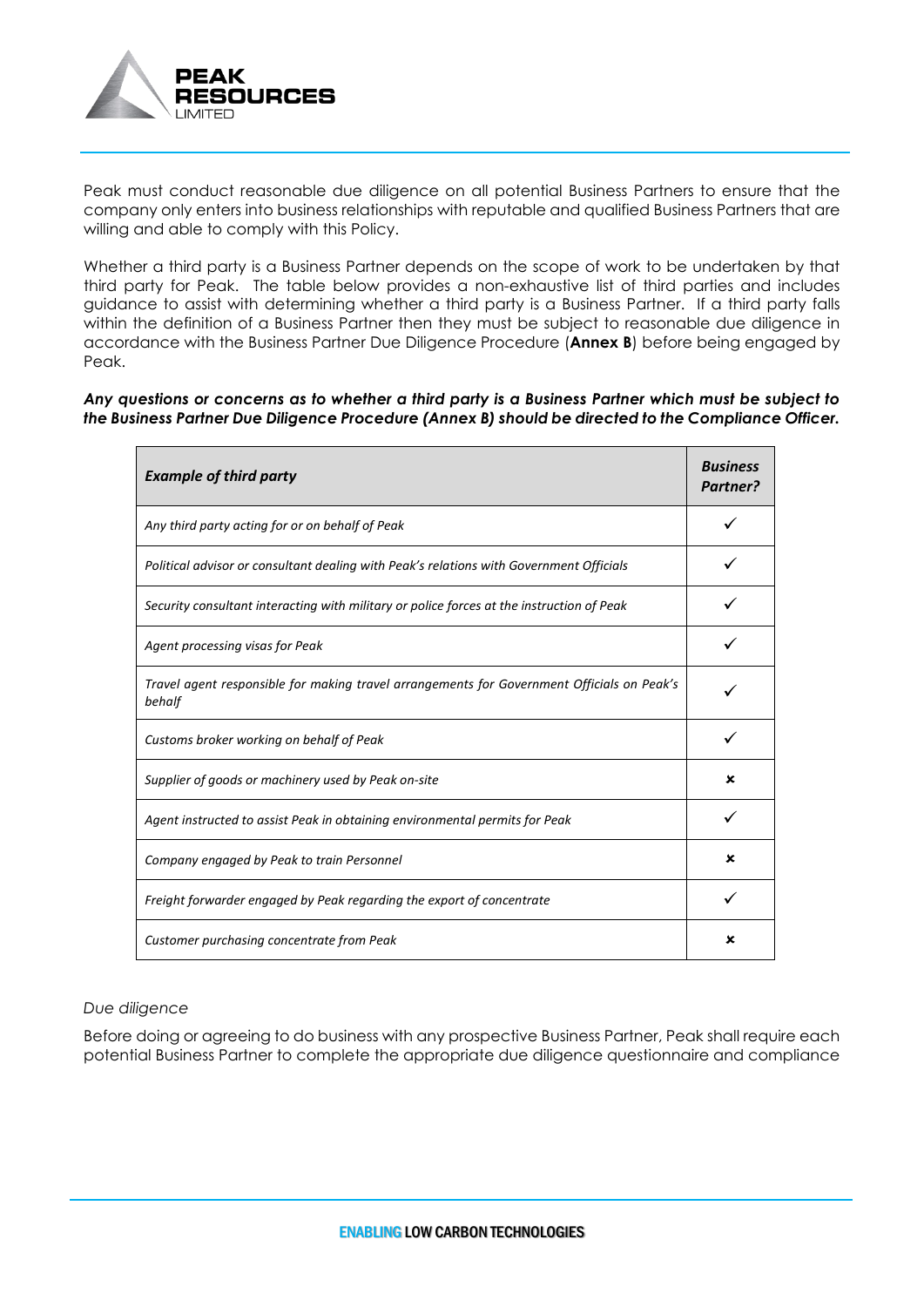

certificate, which will be reviewed by the Compliance Officer, who will then determine the appropriate level of due diligence.[1](#page-6-0)

Further targeted or enhanced due diligence may be warranted when "red flags" are present (*i.e.,* any indication that the Business Partner has committed a violation of the Policy or that such a violation may likely occur). For example, Peak shall conduct more extensive due diligence on any Business Partner who will be providing services in a country with a history of corruption or will be interacting with Government Officials on behalf of Peak. Depending on the level of potential risk, due diligence may include one or more of the following steps:

- Performing a basic internet search to determine if the Business Partner has any close ties to Government Officials, if media reports raise questions about the reputation of the Business Partner, or if any other potentially troublesome information arises;
- Requesting and checking the Business Partner's references and qualifications;
- Identifying the legal and ownership structure, including whether the Business Partner is owned or controlled, in whole or in part, by any Government Official;
- Checking with local embassies, law enforcement, and business groups to verify the Business Partner's bona fides and ethical reputation; and
- Checking various government debarred lists.

As is appropriate under the circumstances, Personnel should consult with the Compliance Officer to determine the necessary level of due diligence. Due diligence records should be maintained in Peak's files for a minimum period of five years.

Peak shall perform periodic due diligence updates throughout the Business Partner's engagement. Peak will not engage Business Partners if there is any reason to suspect that they may attempt, directly or indirectly, to violate this Policy.

#### *Written agreement*

No Business Partner may act on Peak's behalf, and Peak shall not be liable to pay any Business Partner, until (1) the engagement is approved by both the relevant Peak business unit responsible for the relationship and the Compliance Officer; and (2) Peak and the Business Partner enter into a written contract.

Where appropriate, Peak may require that the written contract include appropriate anti-corruption provisions, such as: (1) a commitment from the third party to comply with this Policy; (2) a clause permitting Peak to terminate the contract for violations of this Policy; and (3) audit rights that allow Peak to examine the third party's books and records relevant to its work for or on behalf of Peak.

#### *Payments*

Payments to a Business Partner must only be made pursuant to such contract, and shall comply with this Policy and any other applicable procedures, including accounting procedures. Peak must properly record all payments made to Business Partners in the company's accounting records

<span id="page-6-0"></span> $1$  Certain well-known international companies (or whose shares are traded in a major international stock exchange) may require modified due diligence under this Policy. If you are considering a relationship with such a company, please consult with the the Compliance Officer regarding whether you need to send a due diligence questionnaire to the proposed third party.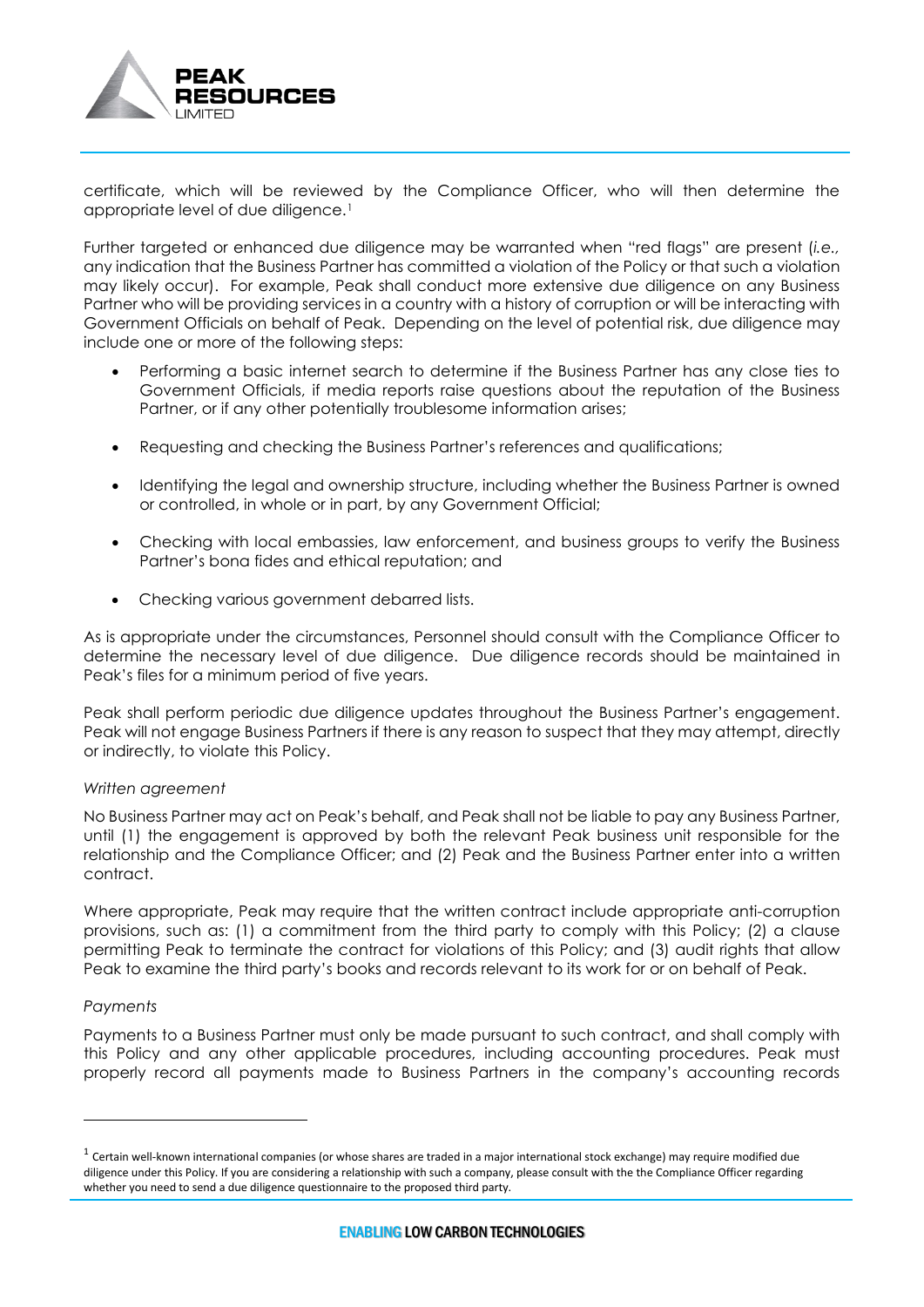

(including expense reports), and the records must contain sufficient detail, so that the recipient(s) and purpose of payment to a Business Partner are clear and accurate.

#### *Compliance*

Any Business Partner that violates this Policy may be subject to termination of all commercial relationships with Peak.

#### *Business Partner Due Diligence Procedure*

Peak's Business Partner Due Diligence Procedure, which sets out in detail the steps that Peak Personnel must take before engaging a third party as a Business Partner, is attached as **Annex B** to this Policy.

#### *4.3 Facilitating Payments*

Facilitating Payments can amount to bribery under the Applicable Anti-Corruption Laws and are, in most situations, *illegal*.

**Peak strictly prohibits the paying of Facilitating Payments in the conduct of its business.** If a Facilitating Payment is made in violation of this Policy, then the Facilitating Payment must be promptly reported to the Compliance Officer.

#### *4.4 Solicitation, extortion and personal safety payments*

On occasion, a Government Official, someone claiming to act on the Government Official's behalf, or others may attempt to solicit or extort Anything of Value from Peak, its Personnel and/or its Business Partners. When encountering such a situation, all Personnel and Business Partners must inform the Government Official that Peak does not improperly provide Anything of Value to Government Officials or others, and immediately report the incident to the Compliance Officer.

However, Peak recognises that Personnel and Business Partners may encounter situations in which payments are demanded, without advance notice or disclosure. This Policy permits such payment in situations *where harm to an individual's health or safety appears real and imminent*, or where that individual believes that they or others may be in imminent danger, if payment is not made (a **Personal Safety Payment**).

Some examples of situations in which Personal Safety Payments may be encountered are the following:

- stopped by police, military or paramilitary personnel, or militia (uniformed or not) at designated or other checkpoints or other places and payment is demanded as a condition of passage of persons or property;
- stopped at the airport by customs or passport control personnel or military personnel (uniformed or not) and payment is demanded for entry or exit of persons or property; or
- asked by persons claiming to be security personnel, immigration control, or health inspectors to submit to an allegedly required inoculation or other similar procedure, but a payment will avoid this.

The circumstances surrounding any actual, potential or suspected Personal Safety Payment must be reported thereafter as soon as possible to the Compliance Officer. Depending on the situation, the the Compliance Officer may determine that it is appropriate to report the issue to that individual's consulate and/or embassy, or to the relevant local authorities (including authorities of the individual's home jurisdiction).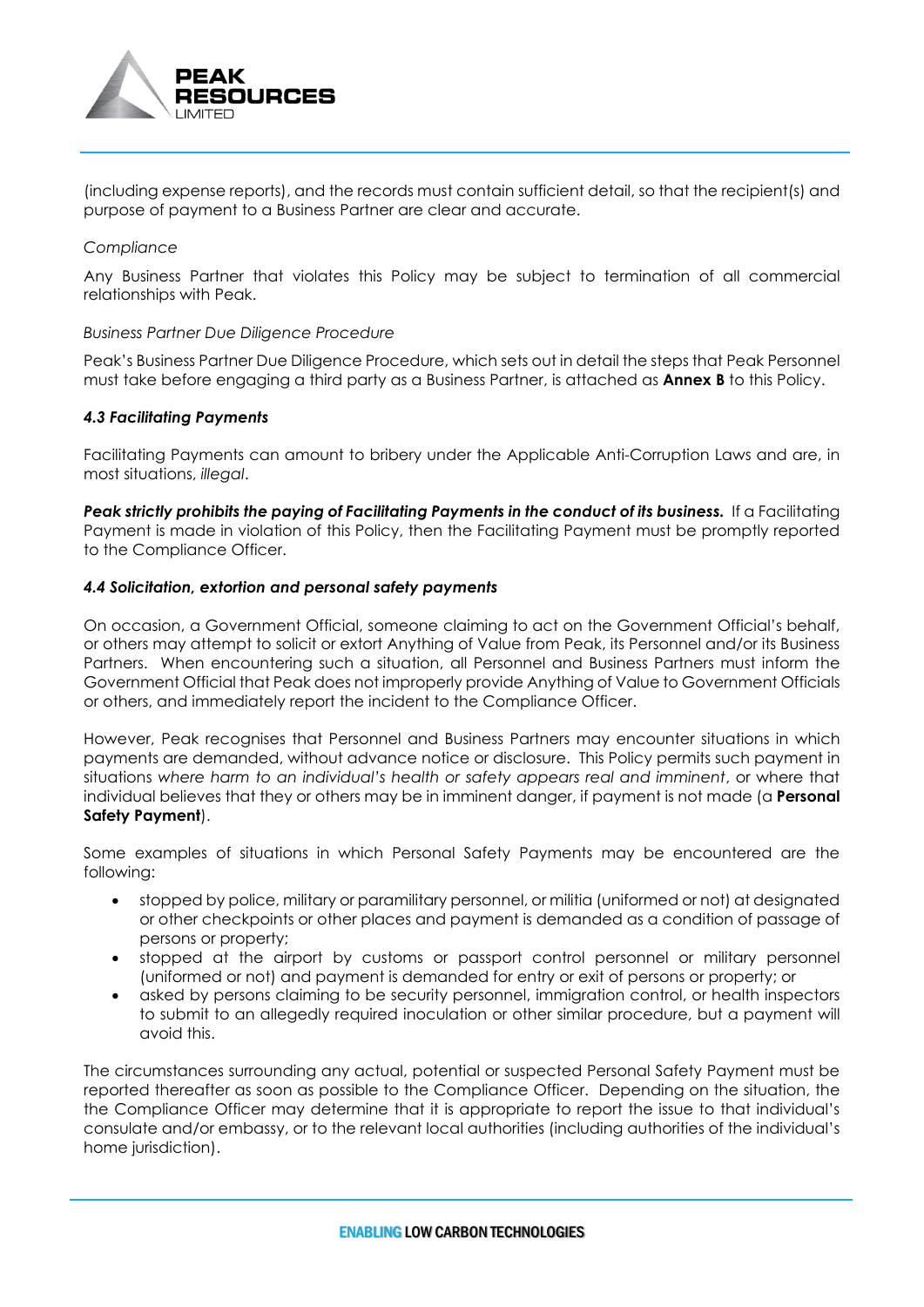

In all such cases, the making of any Personal Safety Payment must be appropriately recorded in Peak's books and records or, in the case of a Business Partner, in that Business Partner's financial records.

#### *4.5 Political contributions and charitable donations*

*Peak does not allow contributions to political parties and/or to candidates for political office*. No Personnel or Business Partner is to make a political contribution stated to be, or which could be taken to be, made on Peak's behalf.

A charitable donation is a gift made by an individual or company to a non-profit organization or charity. Charitable donations are commonly provided in the form of cash or other assets. However, charitable donations may also be made in the form of a contribution of services, facilities, merchandise, or Anything of Value. Charitable donations typically do not require the recipient to provide anything in return. Peak may exercise its discretion and make charitable donations to further worthy social causes.

Any charitable donation made by Peak (or in its name) must be approved by the Compliance Officer.

#### *Charitable Donations, Sponsorships and Community Investments Procedure*

Peak's Charitable Donations, Sponsorships and Community Investments Procedure, which sets out in detail the steps that Personnel and Business Partners must take before making such contributions, is attached as **Annex C** to this Policy.

### **5. Accounting Records**

Peak expects all Personnel and Business Partners to comply with the applicable financial recordkeeping and internal control standards to avoid risky or suspicious payments.

All expenditures made by or on behalf of Peak must be expeditiously and accurately recorded in Peak's books and records or, in the case of a Business Partner, in the Business Partner's books and records. All transaction entries must include reasonable detail so that accounting records fairly reflect the transactions.

All Peak Personnel and Business Partners are strictly prohibited from making any payments without correct supporting documentation, any "off the books" payments, or committing other fraudulent accounting practices such as altering or falsifying books and records to disguise or cover up payments, payment of false or fraudulent invoices, omission of relevant information, miscoding of the general ledger or falsifying expense reports.

### **6. Training**

Peak will provide training to all Personnel, as appropriate, to ensure that they are thoroughly familiar with the prohibitions and obligations imposed by this Policy. Where necessary and appropriate, Peak may either request documentation showing that certain Personnel have attended adequate anticorruption compliance training, or require these Personnel to undergo such training.

### **7. Monitoring compliance and expectation of cooperation**

Peak may periodically conduct internal or external audits or other reviews of this Policy to assess the risk of violations of Applicable Anti-Corruption Laws and detect potential violations when they occur.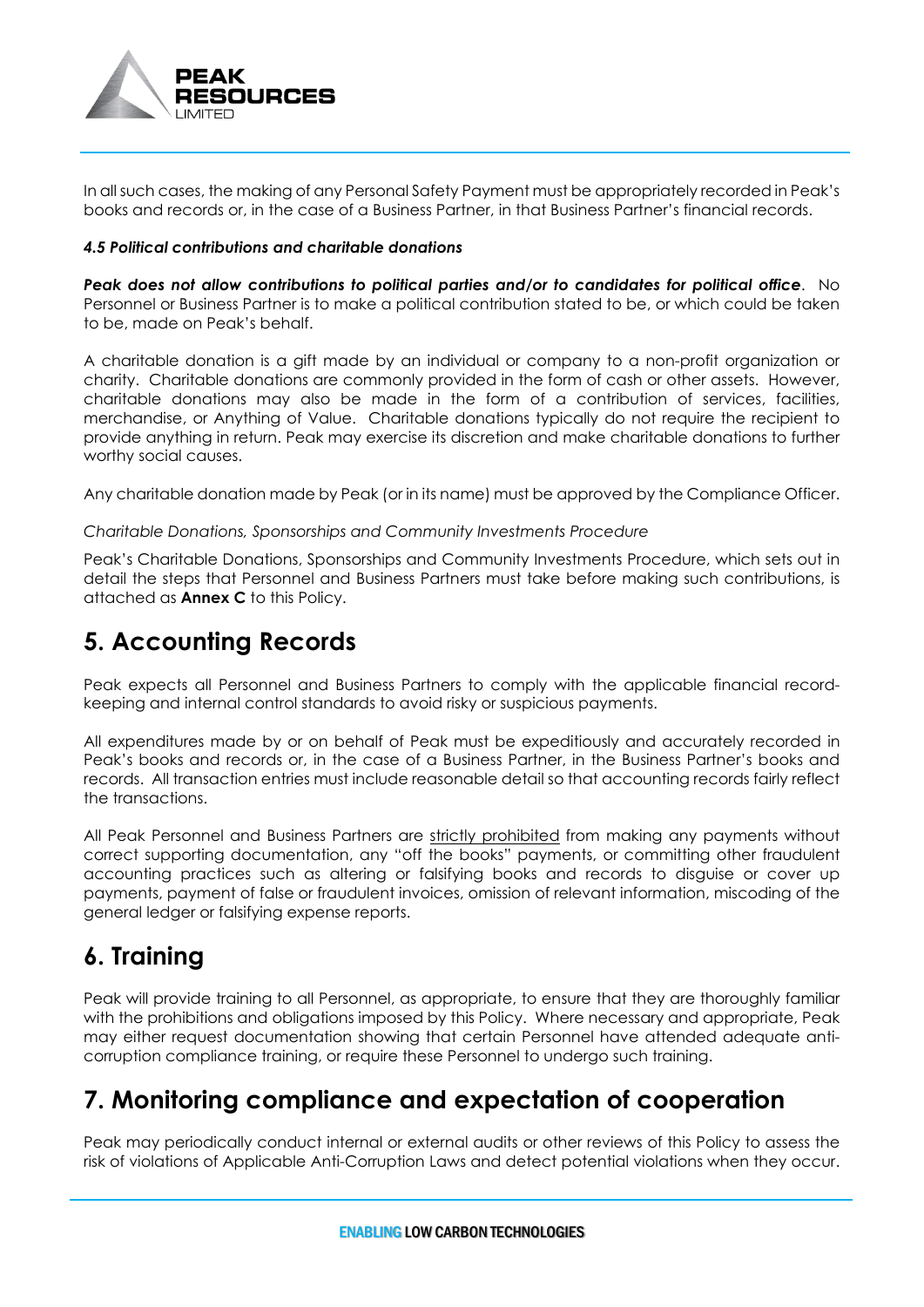

As part of these reviews, Peak expects all Personnel and Business Partners to cooperate with Peak, and its inside or outside legal counsel or auditors or similar parties.

# **8. Reporting**

All Peak Personnel and Business Partners are expected to raise good faith concerns and to report all activity which may be a violation of this Policy. All reports will be kept confidential to the extent permitted by law.

Peak through its Whistleblower Policy is committed to ensuring that no one suffers any detrimental treatment (including disciplinary action, threats of any kind, or any other repercussions) as a result of refusing to take part in bribery, or because of reporting in good faith any concerns. Peak will not permit any form of intimidation or retaliation (such as demotion, suspension, threats or harassment) against any Personnel or Business Partner who makes such a report in good faith. Peak will take action against any person engaging in such retaliatory conduct.

All Personnel and Business Partners may ask questions, raise concerns or report possible violations of this Policy through any of the following resources available at Peak:

• the Compliance Officer or your immediate superior

All Peak Personnel and Business Partners may also report possible violations of this Policy via the company's Chair. To the extent permitted by law, such reports can be made anonymously. Peak will not permit any form of intimidation or retaliation (such as demotion, suspension, threats or harassment) against any Personnel who makes a good faith report

### **9. Exceptions**

Personnel and Business Partners must obtain written approval from the Compliance Officer before taking any action that is inconsistent with, or could be viewed as being potentially contrary to, any of the terms of this Policy.

# **10. Peak's Expectations**

Preventing, detecting and reporting bribery is the responsibility of all Personnel and Business Partners. In addition, all supervisors and managers at Peak are expected to promote a culture of compliance with this Policy. Accordingly, Peak expects all Personnel and Business Partners to:

- ensure that they understand and comply with this Policy and avoid any activity that may lead to a breach of this Policy in all business dealings in relation to, and on behalf of, Peak;
- act with integrity in connection with their business dealings in relation to, and on behalf of, Peak, avoiding even the appearance of impropriety;
- attend training sessions relating to this Policy as requested;
- ask any questions, raise concerns or report any possible violations regarding this Policy through any of the resources available at Peak;
- take necessary steps to ensure that all other Personnel and Business Partners understand and comply with this Policy;
- maintain timely, accurate and complete books and records of, and internal controls over, all expenditures made by or on behalf of Peak; and
- understand and respect the policies of other companies and government agencies with which Peak does business; and certify, as requested, that they have read, understood and complied with this Policy.